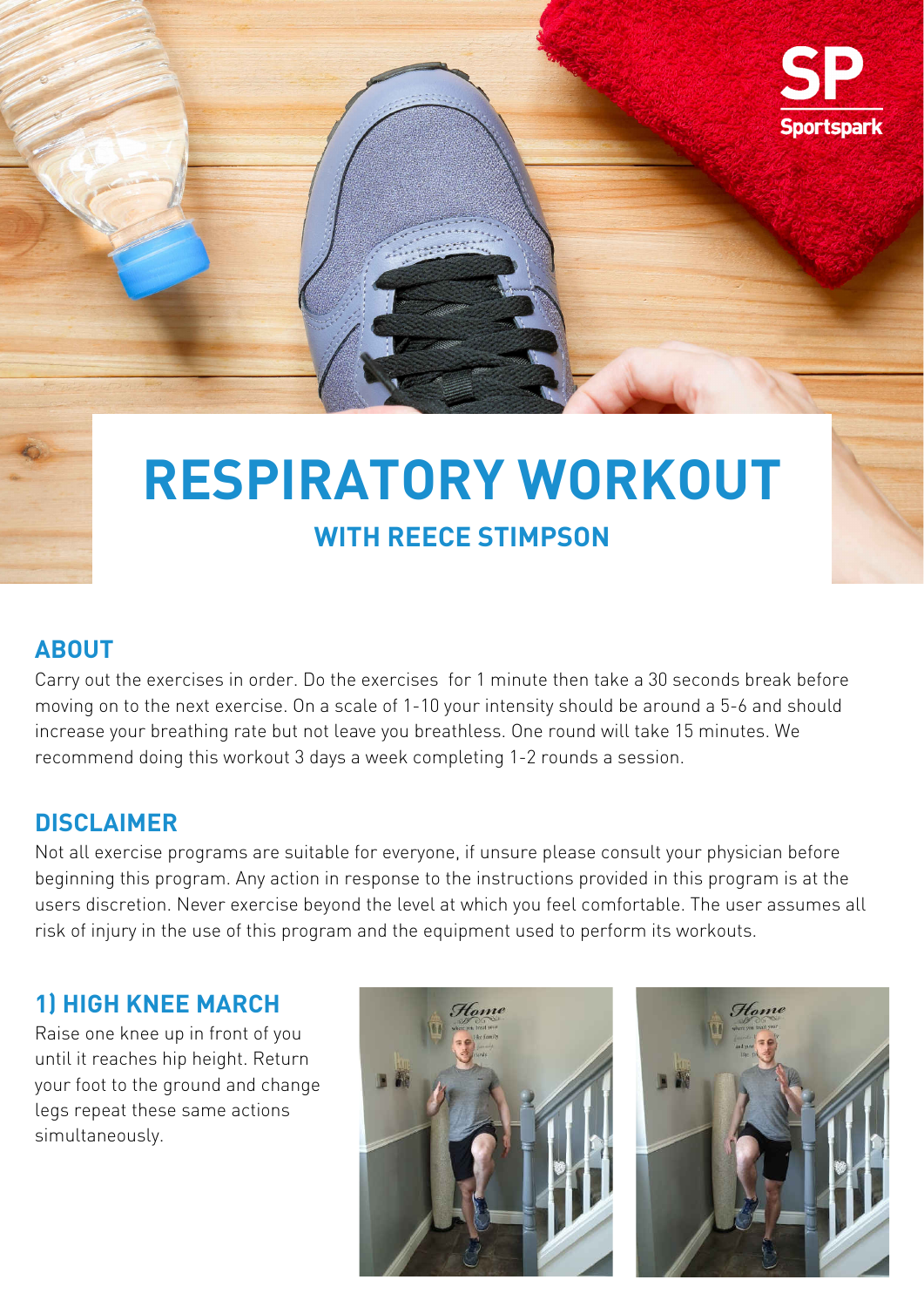## **3) STEP TAPS**

Position yourself facing a step. From there lift one of your legs up in front of you until it is higher than the step. Tap the step with the bottom of the foot and then return it to the ground in and change leg.





## **4) STEP UPS**

Home



Raise one of your legs so that the foot is on the step. From there, push off that same leg and step on to the step with the other foot. Step down from the step one foot at a time. Repeat this action continuously for one minute. Do one minute on one leg and a minute on the other.

## **5) ELEVATED LUNGES**

Place one of your feet on a step and adopt a wide stride stance with your upper body nice and tall. Bend the front leg and transfer body weight forward. Then with the foot on the step push away from the step and back to the start position. You can use the stair banister for support. Do one minute on one leg and a minute on the other leg.





### **2) HEEL FLICKS**

One at a time, kick your heels behind you as high as possible, bending from the knee before returning your foot to the ground and changing leg.